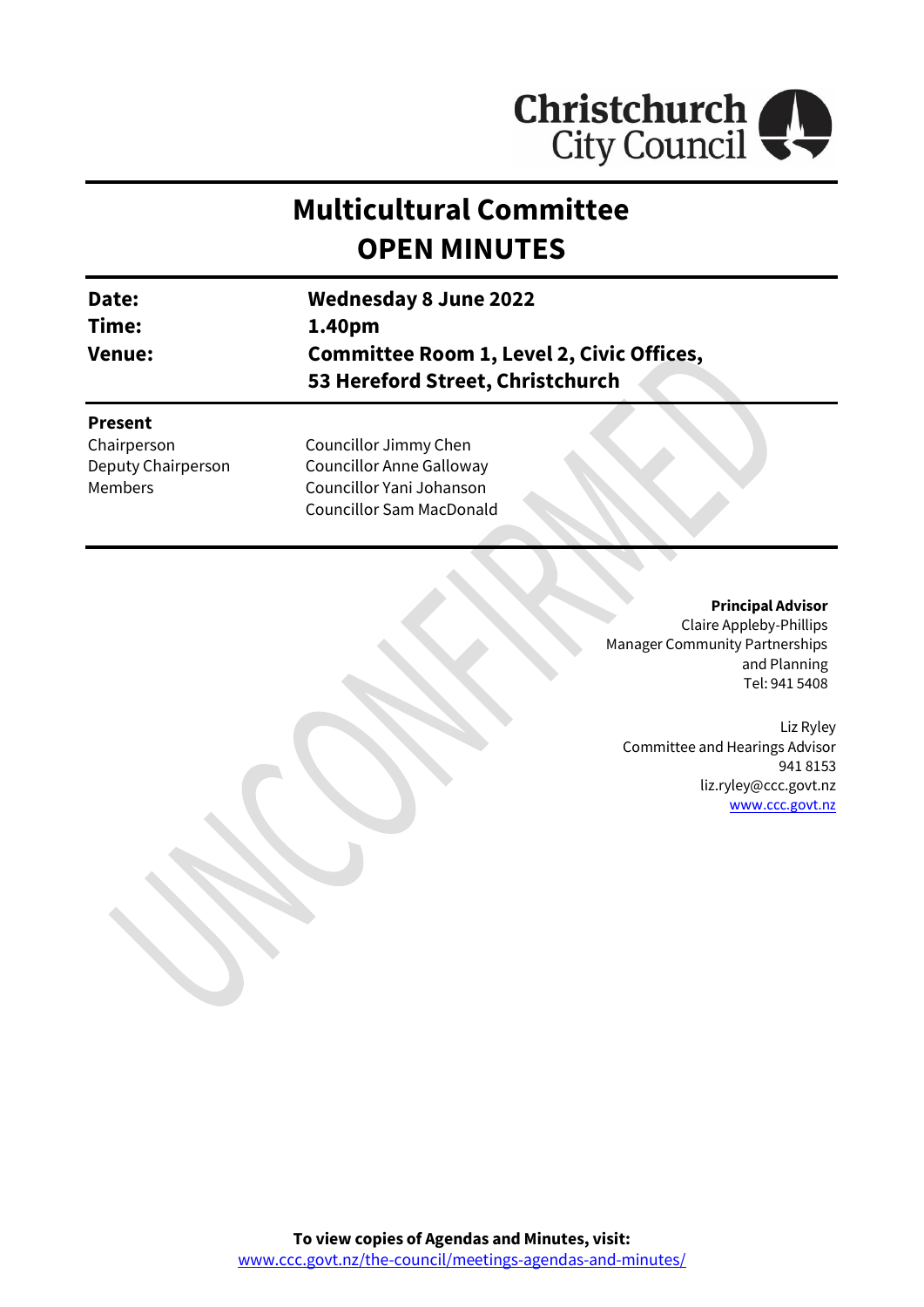

**Part A Matters Requiring a Council Decision**

- **Part B Reports for Information**
- **Part C Decisions Under Delegation**

The meeting opened with a Karakia Timatanga.

The agenda was dealt with in the following order.

# **1. Apologies Ngā Whakapāha**

#### **Part C Committee Resolved MCSC/2022/00007**

That the apology received from Councillor Chu be accepted.

Councillor Galloway/Councillor Johanson **Carried**

# **2. Declarations of Interest Ngā Whakapuaki Aronga**

#### **Part B**

There were no declarations of interest recorded.

# **3. Confirmation of Previous Minutes Te Whakaāe o te hui o mua**

#### **Part C**

## **Committee Resolved MCSC/2022/00008**

That the minutes of the Multicultural Committee meeting held on Friday, 4 March 2022 be confirmed.

Councillor Chen/Councillor Galloway **Carried**

# **4. Public Forum Te Huinga Tūmatanui**

#### **Multicultural Council**

Dr Surinder Tandon gave an update on the activities of the Multicultural Council, including that the Council is promoting the Local Government Elections, and sharing information with the ethnic communities.

# **5. Deputations by Appointment Ngā Huinga Whakaritenga**

#### **Part B**

There were no deputations by appointment.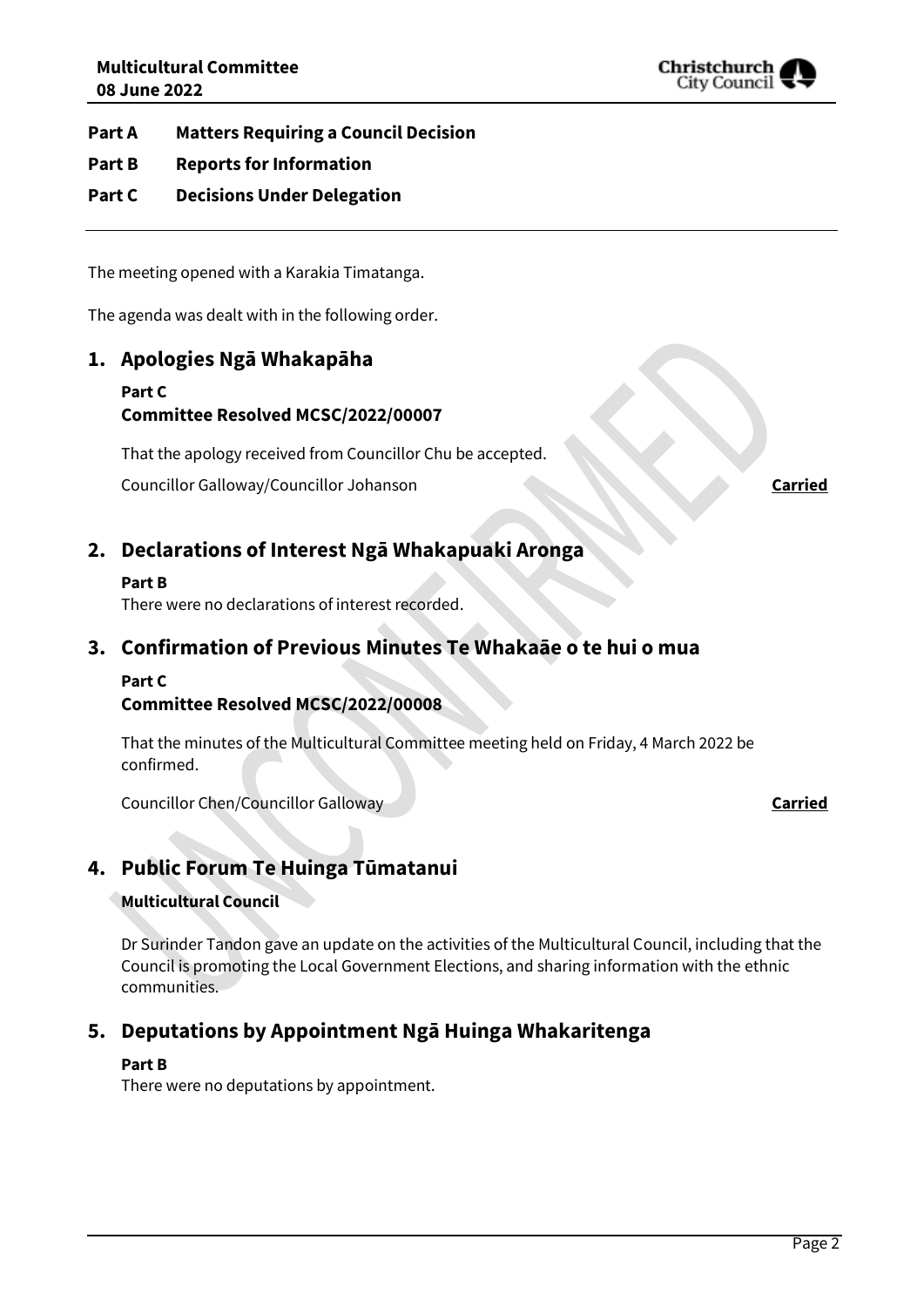

# **6. Updates from InCommon**

#### **Part B**

#### **6.1 InCommon**

Holly Griffin, Project Manager, InCommon provided an update about InCommon, a campaign that encourages people to reach out across cultures and faiths to make Canterbury a place where everyone feels they belong. Holly gave a presentation (see Minutes Attachment). She thanked the Council for its support with the campaign. InCommon is guided by Te Tiriti o Waitangi and borne out of the Christchurch mosque attacks to highlight how similar we are to people who, at first, may not think we share much in common. Members of the Committee participated in an InCommon mini-quiz.

Holly responded to questions from Committee members about InCommon and discussion was held about strengthening connections with the local Ukranian and Russian communities.

#### **Committee Resolved MCSC/2022/00009**

#### **Part B**

That the Multicultural Committee:

1. Thank Holly Griffin for her presentation about InCommon.

Councillor MacDonald/Councillor Johanson **Carried**

#### **Attachments**

A InCommon Presentation ⇒

Councillor MacDonald left the meeting at 2.12pm.

# **7. Multicultural Advisory Group Minutes - 3 May 2022**

#### **7.1 Multicultural Advisory Group**

Henry Jaiswal (Chair) and Shreejana Chhetri (Deputy Chair) of the Multicultural Advisory Group addressed the meeting about the Group's feedback provided to the Multicultural Strategy Diversity and Inclusion Report. It was noted that Henry and Shreejana are newly appointed to the Chair and Deputy positions and that the previous Chair Katrina Azer had stepped down from the Group. The group is keen to hear from ethnic leaders and youth also.

Discussion was held about the Multicultural Strategy Diversity and Inclusion Report and about sharing and promoting information about the Multicultural Centre with multicultural groups.

#### **Committee Resolved MCSC/2022/00010**

That the Multicultural Committee:

- 1. Receive the Notes from the Multicultural Advisory Group meeting held 3 May 2022.
- 2. Thank Katrina Azer for her service as Chair of the Multicultural Advisory Group.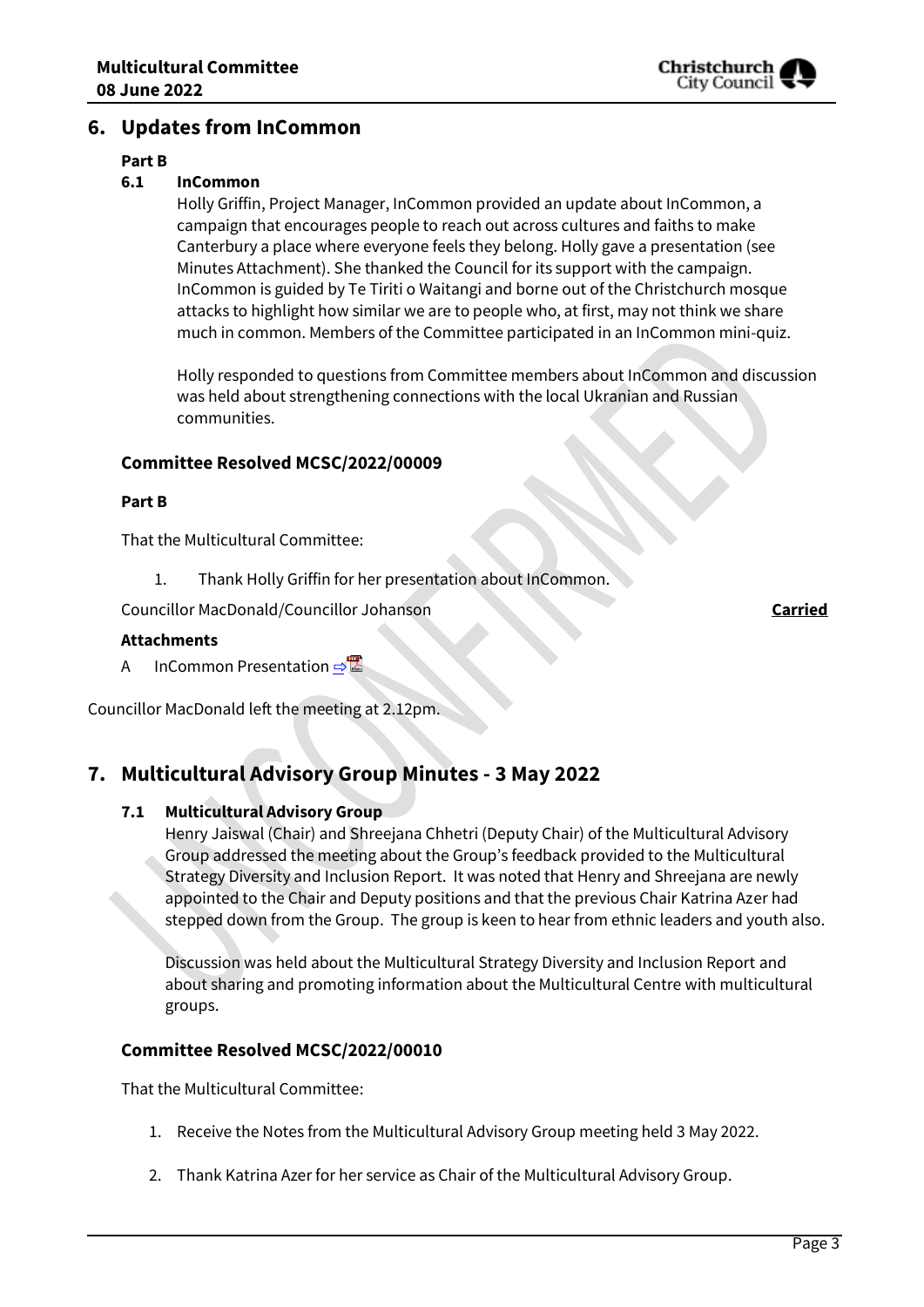

Councillor Chen/Councillor Galloway **Carried**

The meeting adjourned from 2.38pm to 2.45pm. Councillor MacDonald returned to the meeting at 2.45pm.

# **8. Ministry for Ethnic Communities Update**

- 1. Deborah Lam, Senior Advisor for the Ministry for Ethnic Communities-Christchurch presented on the Ministry's work relating to Aotearoa New Zealand's ethnic communities (see Minutes Attachment). She noted it was one year on from the establishment of the Ministry for Ethnic Communities. Deborah gave an apology on behalf of Matt Nichols, Southern Regional Manager, who was unable to attend today's meeting.
- 2. Deborah outlined the three hui completed on the Ministry's Ukraine and Russian workstream.
- 3. Further discussion was held about how the Council and Ministry for Ethnic Communities can work together to help these communities, to provide relevant messaging, and to avoid overlaps relating to any provision of funding from either organisation.

## **Committee Resolved MCSC/2022/00011**

#### **Part C**

That the Multicultural Committee:

1. Receive the information in the Update Report from the Ministry for Ethnic Communities, Deborah Lam, Senior Advisor Ministry for Ethnic Communities- Christchurch.

Councillor Galloway/Councillor Johanson **Carried**

#### **Attachments**

A Ministry for Ethnic Communities Presentation **[⇨](../../../RedirectToInvalidFileName.aspx?FileName=MCSC_20220608_MAT_7532.PDF#PAGE=9)</u>** 

# **9. Multicultural Strategy Implementation- Staff Update Committee Comment**

- 1. Claire Appleby-Phillips' report provided updates on the Multicultural Strategy Implementation, and on the Royal Commission of Inquiry Ministerial Advisory Group – Kāpuia.
- 2. Claire discussed additional matters, relating to:
	- a. A vacancy for a Kaitohutohu Whakawhanake Hāpori Māori Community Development Advisor, to be based in the Christchurch City Council's Community Support and Partnerships team. Applications for the role close on 9 June 2022.
	- b. Strengthening engagement project working specifically with Māori, Pacific and Asian communities.
	- c. Housing for multicultural groups is an issue that staff will investigate further.
	- d. Equitable access to facilities by multicultural groups. Staff will assess and update the Committee about this matter.